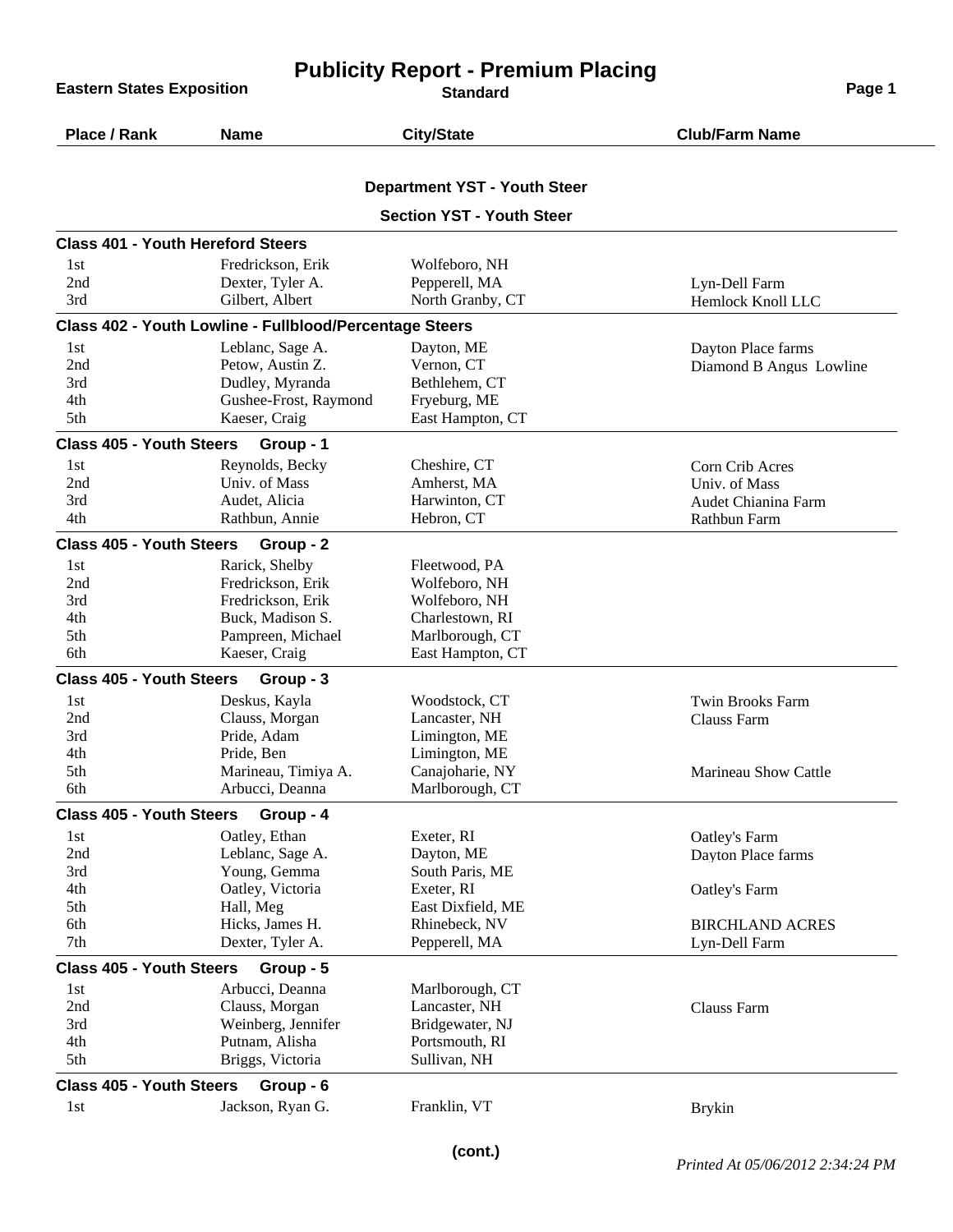## **Eastern States Exposition**

## **Publicity Report - Premium Placing**

| Place / Rank                              | <b>Name</b>                                            | <b>City/State</b>              | <b>Club/Farm Name</b>   |  |  |
|-------------------------------------------|--------------------------------------------------------|--------------------------------|-------------------------|--|--|
| Class 405 - Youth Steers - (cont.)        |                                                        |                                |                         |  |  |
| 2nd                                       | Kelkenberg, Shelby<br>Clarence Center, NY              |                                |                         |  |  |
| 3rd                                       | Fredrickson, Anna                                      | Wolfboro, NH                   |                         |  |  |
| 4th                                       | Young, Gemma                                           | South Paris, ME                |                         |  |  |
| 5th                                       | Gerlach, Bryce                                         | Far Hills, NJ                  |                         |  |  |
| 6th                                       | Stahoski, Aj                                           | Hillsborough, NJ               | Double D South Farm     |  |  |
| 7th                                       | Hicks, Kristopher R.                                   | Rhinebeck, NY                  | birchland acres         |  |  |
| <b>Class 405 - Youth Steers</b>           | Group - 7                                              |                                |                         |  |  |
| 1st                                       | Oatley, Caroline                                       | West Greenwich, RI             |                         |  |  |
| 2nd                                       | Fredrickson, Anna                                      | Wolfboro, NH                   |                         |  |  |
| 3rd                                       | Weinberg, Jennifer                                     | Bridgewater, NJ                |                         |  |  |
| 4th                                       | Kelkenberg, Libby                                      | Clarence Center, NY            |                         |  |  |
| 5th                                       | Oatley, Ethan                                          | Exeter, RI                     | Oatley's Farm           |  |  |
| <b>Class 405 - Youth Steers</b>           | Group - 8                                              |                                |                         |  |  |
| 1st                                       | Buck, Madison S.                                       | Charlestown, RI                |                         |  |  |
| 2nd                                       | Bulk, Lauren                                           | Portsmouth, RI                 |                         |  |  |
| 3rd                                       | Hobson, Emma                                           | Hudson, NY                     |                         |  |  |
| 4th<br>5th                                | Griffiths, Jordan<br>Bulk, Lauren                      | Foster, RI<br>Portsmouth, RI   |                         |  |  |
|                                           |                                                        |                                |                         |  |  |
| <b>Class 405 - Youth Steers</b>           | Group - 9                                              |                                |                         |  |  |
| 1st<br>2nd                                | Briggs, Olivia<br>Oatley, Ethan                        | Sullivan, NH<br>Exeter, RI     |                         |  |  |
| 3rd                                       | Bulk, Cameron                                          | Portsmouth, RI                 | Oatley's Farm           |  |  |
| <b>Class 405 - Youth Steers</b>           |                                                        |                                |                         |  |  |
|                                           | Group - 10                                             |                                |                         |  |  |
| 1st<br>2nd                                | Britt, Nicholas J.<br>Weinberg, Jennifer               | Gasport, NY<br>Bridgewater, NJ | <b>Hartland Farms</b>   |  |  |
| 3rd                                       | Young, Gemma                                           | South Paris, ME                |                         |  |  |
| 4th                                       | Weinberg, Jennifer                                     | Bridgewater, NJ                |                         |  |  |
| 5th                                       | Church, Robert                                         | Hoosick Falls, NY              | <b>B&amp;R</b> Farm     |  |  |
| 6th                                       | Hopkins, Katie                                         | Akron, NY                      |                         |  |  |
| 7th                                       | Audet, Alicia                                          | Harwinton, CT                  | Audet Chianina Farm     |  |  |
|                                           | <b>Class 420 - Lightweight Champion Steer</b>          |                                |                         |  |  |
| 1st                                       | Rarick, Shelby                                         | Fleetwood, PA                  |                         |  |  |
|                                           | <b>Class 421 - Lightweight Reserve Champion Steer</b>  |                                |                         |  |  |
| 1st                                       | Deskus, Kayla                                          | Woodstock, CT                  | <b>Twin Brooks Farm</b> |  |  |
|                                           | <b>Class 422 - Mediumweight Champion Steer</b>         |                                |                         |  |  |
| 1st                                       | Jackson, Ryan G.                                       | Franklin, VT                   | <b>Brykin</b>           |  |  |
|                                           | <b>Class 423 - Mediumweight Reserve Champion Steer</b> |                                |                         |  |  |
| 1st                                       | Oatley, Ethan                                          | Exeter, RI                     | Oatley's Farm           |  |  |
|                                           | <b>Class 424 - Heavyweight Champion Steer</b>          |                                |                         |  |  |
| 1st                                       | Britt, Nicholas J.                                     | Gasport, NY                    | <b>Hartland Farms</b>   |  |  |
|                                           | Class 425 - Heavyweight Reserve Champion Steer         |                                |                         |  |  |
| 1st                                       | Oatley, Caroline                                       | West Greenwich, RI             |                         |  |  |
| <b>Class 426 - Overall Champion Steer</b> |                                                        |                                |                         |  |  |
| 1st                                       | Rarick, Shelby                                         | Fleetwood, PA                  |                         |  |  |
|                                           | <b>Class 427 - Overall Reserve Champion Steer</b>      |                                |                         |  |  |
| 1st                                       | Britt, Nicholas J.                                     | Gasport, NY                    | <b>Hartland Farms</b>   |  |  |
|                                           |                                                        |                                |                         |  |  |